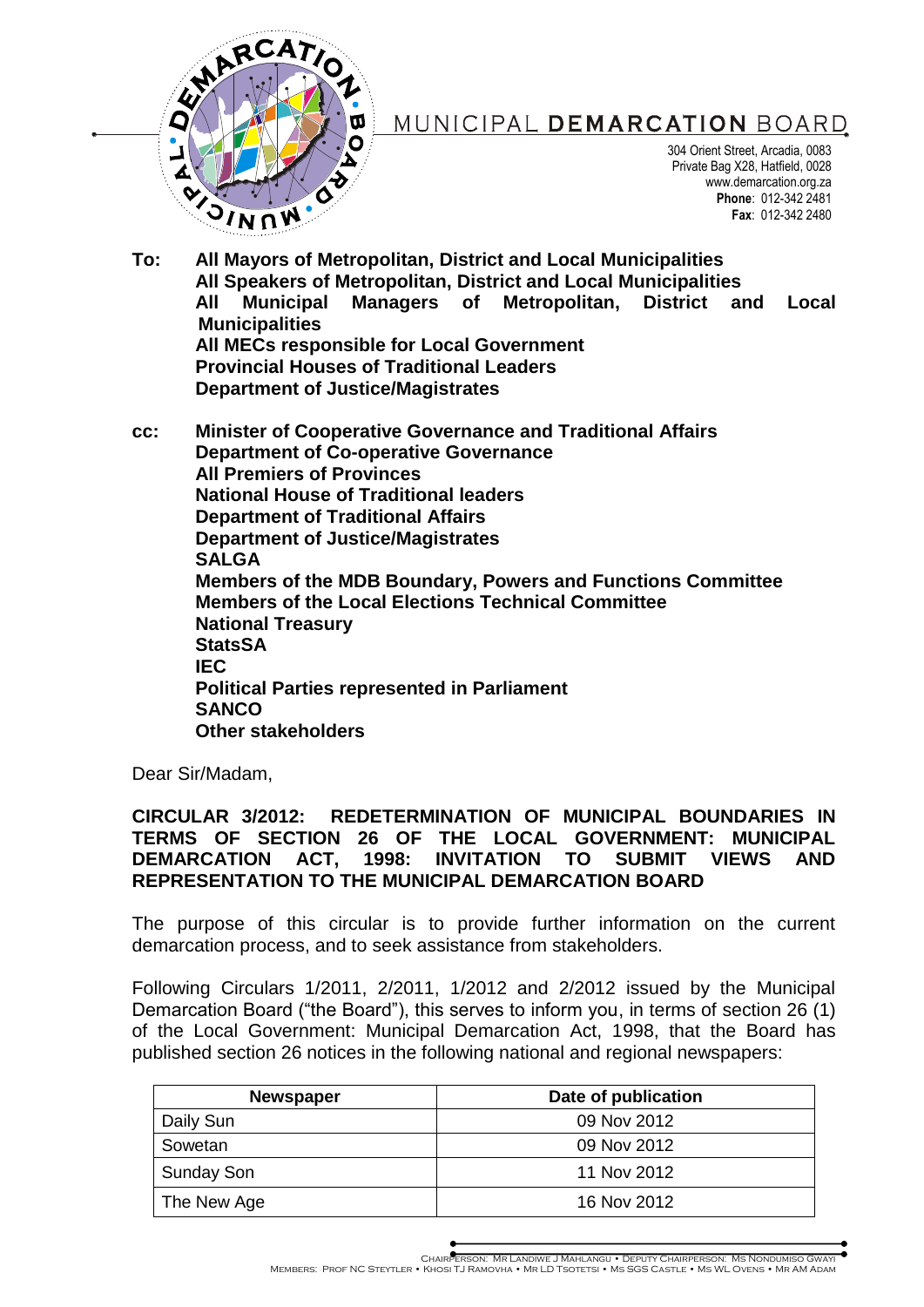| The Star               | 14 Nov 2012 |
|------------------------|-------------|
|                        | 16 Nov 2012 |
| <b>Beeld</b>           | 20 Nov 2012 |
| <b>Alberton Record</b> | 14 Nov 2012 |
|                        | 15 Nov 2012 |
| Ilanga                 | 26 Nov 2012 |
| Isolezwe               | 15 Nov 2012 |
|                        | 26 Nov 2012 |
| Mercury                | 15 Nov 2012 |
|                        | 23 Nov 2012 |
| <b>Witness</b>         | 16 Nov 2012 |
| The Herald             | 15 Nov 2012 |
| Dispatch               | 15 Nov 2012 |
| Cape Argus             | 15 Nov 2012 |
| Die Burger             | 16 Nov 2012 |
| DFA                    | 15 Nov 2012 |
| Volksblad              | 16 Nov 2012 |

Section 26 of the Local Government: Municipal Demarcation Act, 1998 provides as follows:

### *26 Public notification of determination of municipal boundaries*

*(1) Before the Board considers any determination of a municipal boundary in terms of section 21, it must publish a notice in a newspaper circulating in the area concerned-*

- *(a) stating the Board's intention to consider the matter; and*
- *(b) inviting written representations and views from the public within a specified period (which may not be shorter than 21 days).*

*(2) When the Board publishes a notice it must convey by radio or other appropriate means of communication the contents of the notice in the area concerned.*

*(3) The Board must send by registered post, electronic means or by hand a copy of the notice to-*

- *(a) the MEC for local government in the province concerned;*
- *(b) each municipality that will be affected by the Board's consideration of the matter;*
- *(c) the magistrate concerned if any magisterial district is affected; and*
- *(d) the provincial House of Traditional Leaders concerned established by provincial legislation in terms of section 212 (2) (a) of the Constitution if the boundary of a traditional authority is affected,*

*and invite them to submit written representations or their views on the matter to the Board within the period determined in terms of subsection (1).*

The Board already complied with these provisions.

All other stakeholders, and interested individuals, organisations and institutions have also been invited in the notice to submit written representations or views on the matters referred to in the notice to the Board *before or on 10 December 2012*.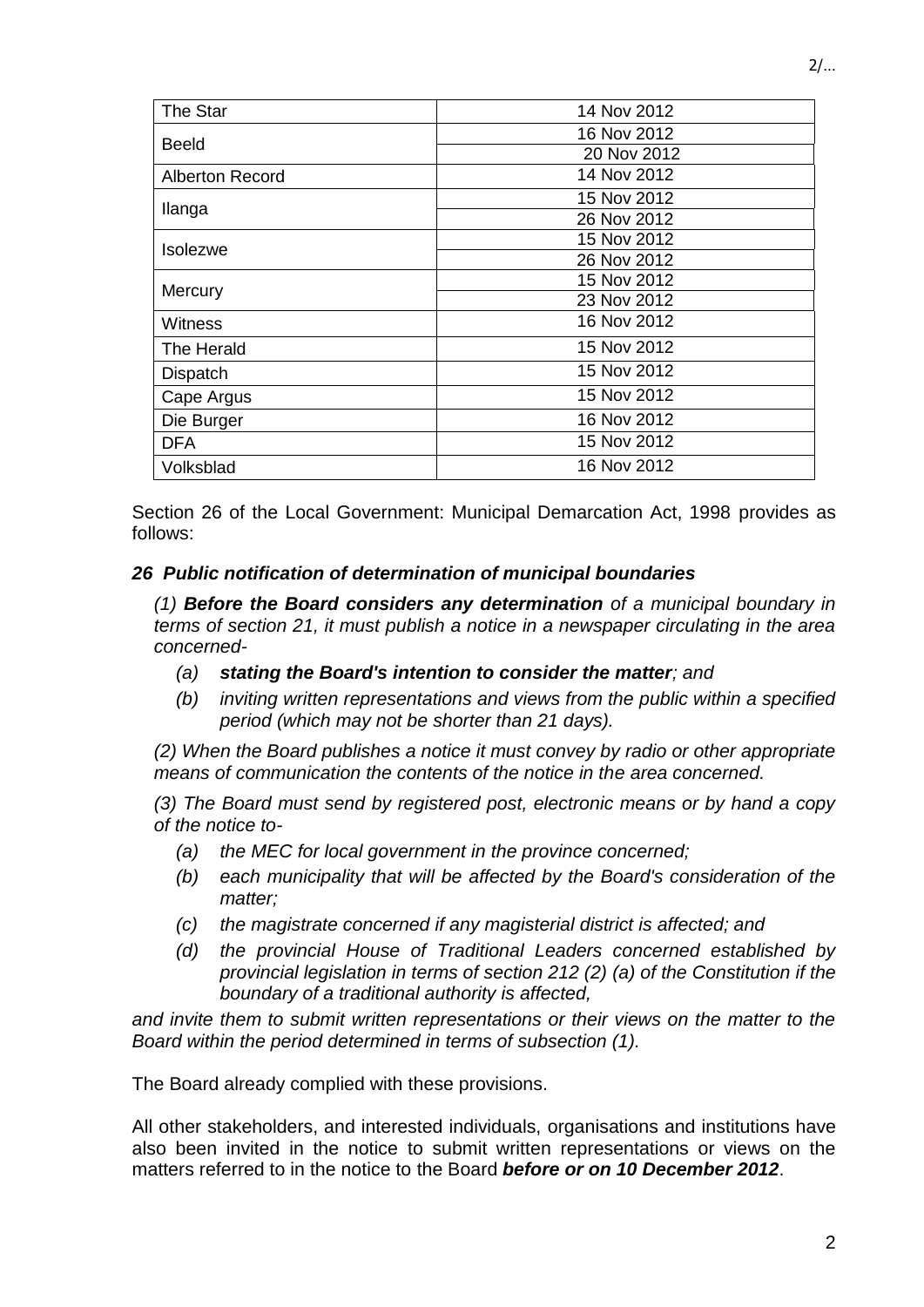Representations and views must be based on the criteria provided for in Sections 24 and 25 of the Municipal Demarcation Act, 1998, and in the case of metropolitan areas, also Section 2 of the Municipal Structures Act, 1998. To ensure that applicable information is submitted to the Board, the attached **Form E** can be used in this regard.

Provisional maps can be downloaded from the Board's web-site [\(www.demarcation.org.za\)](http://www.demarcation.org.za/), or can be obtained by sending an email to [fazel@demarcation.org.za](mailto:fazel@demarcation.org.za) or a fax to 012-3422480. In case of a discrepancy between the descriptions in the notices and the maps, the maps will prevail.

Affected municipalities are requested to consult all affected communities before submitting their written views and representation to the Board.

### *The relevant reference number (DEM/Map number) must please be quoted in any correspondence with the Board.*

To ensure that information on the proposed redeterminations reaches all stakeholders it would be appreciated if you could assist by posting the notice on your premises and, where possible, the notices can also be displayed at any other appropriate public places such as police stations, the magistrate's offices, offices of traditional leaders, taxi and bus terminals, pension pay points, shopping malls in the affected areas. It will also be appreciated if this circular could be circulated through ward committees, CDW's, youth volunteers and other community based structures to ensure wide accessibility by the broader community.

Municipal Managers are requested to acknowledge receipt of this circular and to confirm that they have acceded to the request contained in the preceding paragraph, and that they have also distributed this circular to all members of their municipal councils.

The Board would like to stress that no decisions have been taken as yet on the proposals received and under consideration. Final decisions will only be taken early next year and accordance with the indicative programme, which is attached here in.

As indicated in the section 26 notices written views and representation are to reach the offices of the MDB by not later than 10 December 2012. No extension will be given as it will delay the MDB's process, and adversely affects its timeframes for the completion of this project.

After the 10 December 2012 closing date, the MDB will consider all views and representation received. The Board will then decide to either re-determine the boundaries, or to further investigate some cases, or to hold public meetings for some cases. It is envisaged that section 21 notices will be published in Provincial Gazettes by April 2013. Stakeholders and other interested persons and parties will then have an opportunity to object to the proposed redeterminations within a period of 30 days from the date the Provincial Gazette is published. The period for objections will thus lapse around the end of April 2013 or early in May 2013. The section 21 process will be the last opportunity for participation in the Boundary redetermination process. The MDB will consider all objections received within the 30 day period, before finalizing the redetermination process by either confirming, varying, or withdrawing its redeterminations.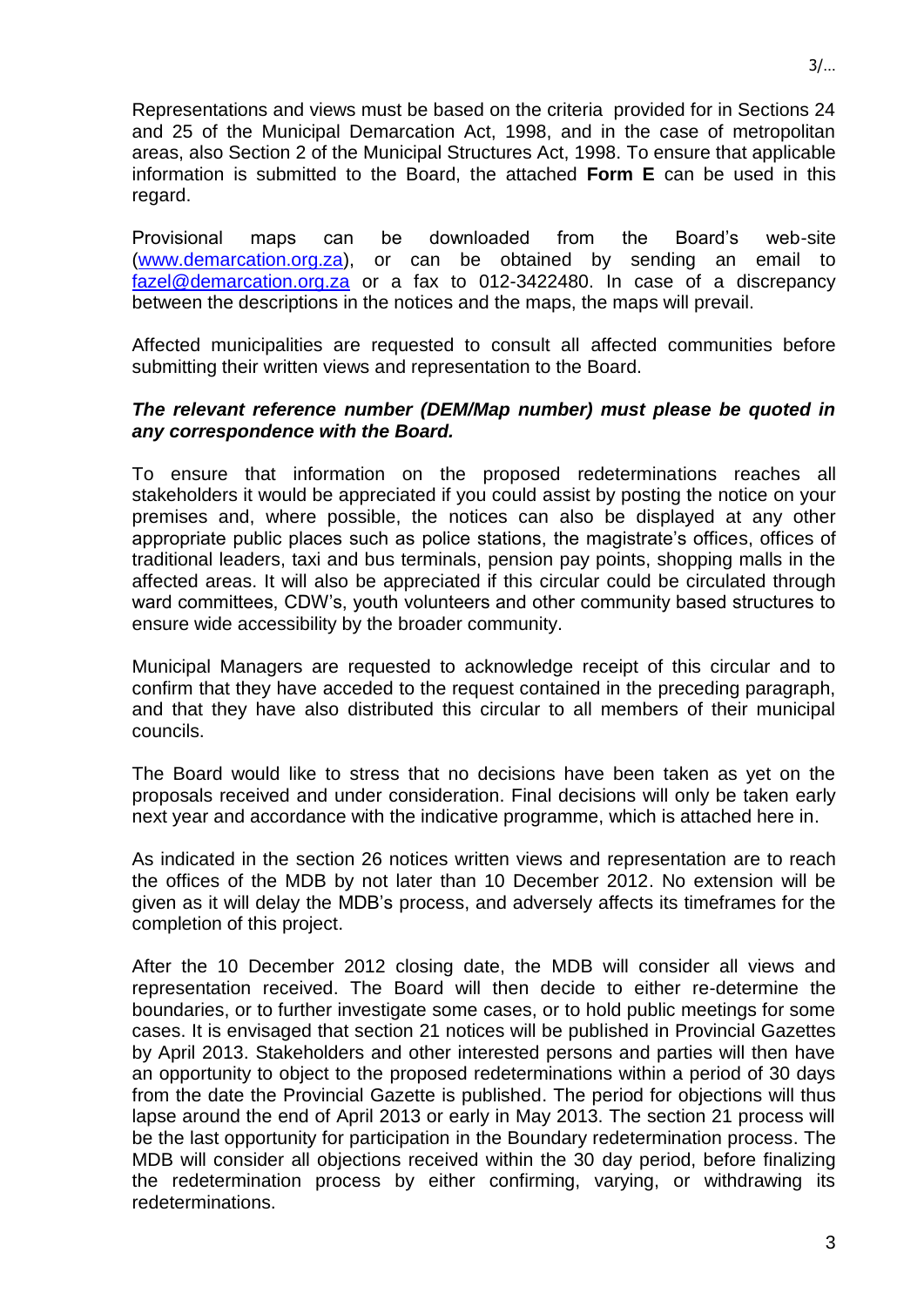4/…

Your participation in the section 26 and section 21 processes is essential, and will be welcomed and appreciated.

Regards

**LANDIWE J MAHLANGU CHAIRPERSON: MUNICIPAL DEMARCATION BOARD 27 November 2012**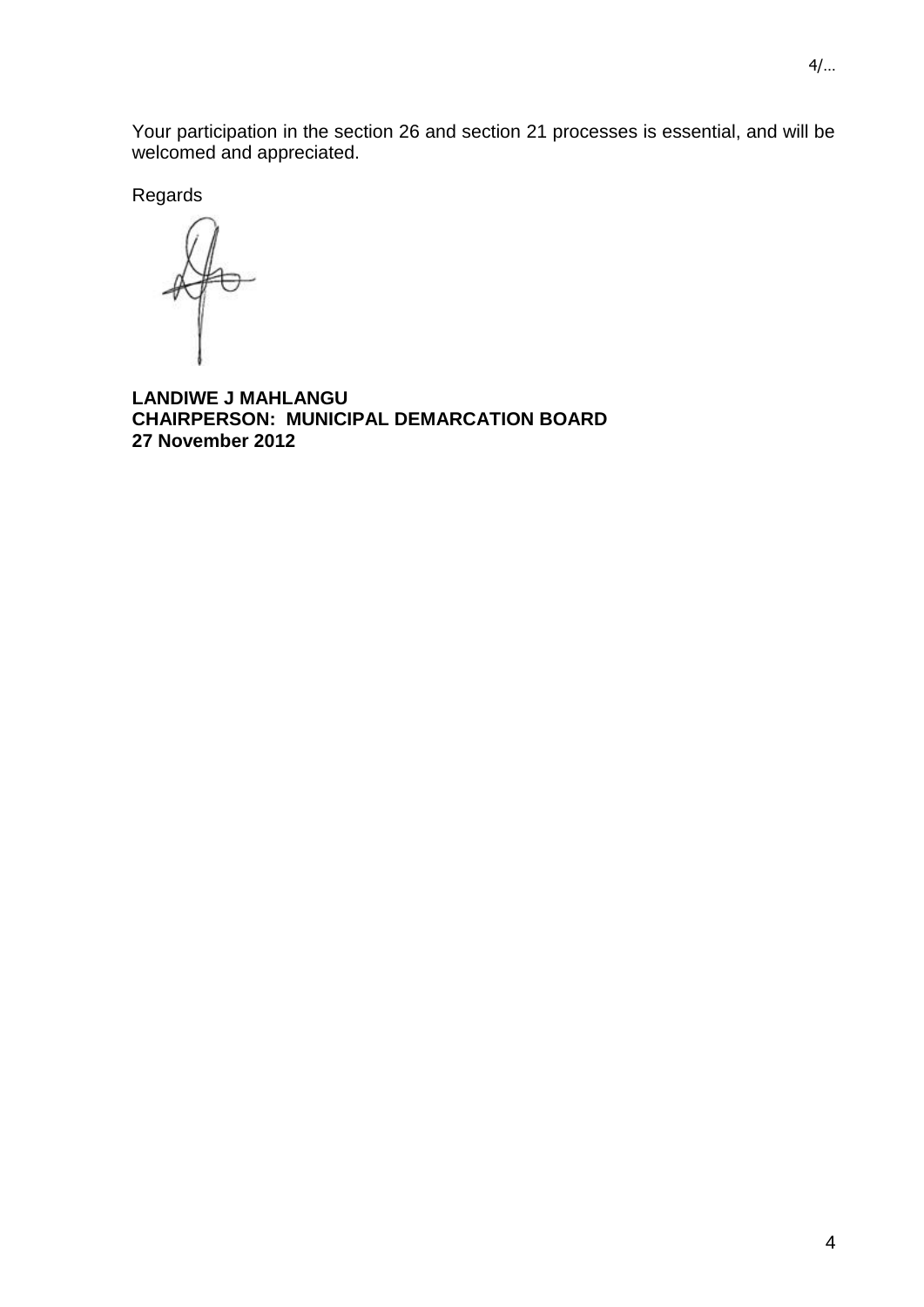#### **APPENDIX 1 FORM E**

#### **SUBMISSION OF VIEWS AND REPRESENTATION TO THE MUNICIPAL DEMARCATION BOARD IN TERMS OF SECTION 26 OF THE LOCAL GOVERNMENT: MUNICIPAL DEMARCATION ACT, 1998.**

| <b>IMPORTANT</b>                                                                                                                                        |
|---------------------------------------------------------------------------------------------------------------------------------------------------------|
| 1. This form should be completed when you wish to respond to the notice<br>published in newspapers in terms of section 26 of the Demarcation Act, 1998. |
| 2. Provide all the information required in section A.                                                                                                   |
| 3. Provide the proposal (DEM) number, delete either "is supported" or "is NOT                                                                           |
| supported", and provide a summary of your motivation in section B. (Please                                                                              |
| refer to annexure D of Circular 2/2011 for the type of motivation required).                                                                            |
| 4. Describe the impact of the proposal in section C.                                                                                                    |
| 5. Provide motivation as per the objectives provided for in section 24 of the                                                                           |
| Demarcation Act, 1998, in Section D                                                                                                                     |
| 6. Provide motivation as per the factors provided for in section 25 of the                                                                              |
| Demarcation Act, 1998, in Section E                                                                                                                     |
| 7. In case of a metropolitan area provide motivation as per the criteria in section 2                                                                   |
| of the Structures Act, 1998, in Section F.                                                                                                              |
| 8. Provide in section G an overview of your consultations that convinced you to                                                                         |

- **8. Provide in section G an overview of your consultations that convinced you to submit views and representations to the MDB.**
- **9. Provisional maps of the proposals received are available on the MDB website [www.demarcation.org.za](http://www.demarcation.org.za/)**
- **10. This form, together with any supporting documents, should be submitted to the MDB by emailed [\(info@demarcation.org.za\)](mailto:info@demarcation.org.za) or by fax (012-3422480) before or on 10 December 2012.**

### **SECTION A: YOUR DETAILS**

 $\Gamma$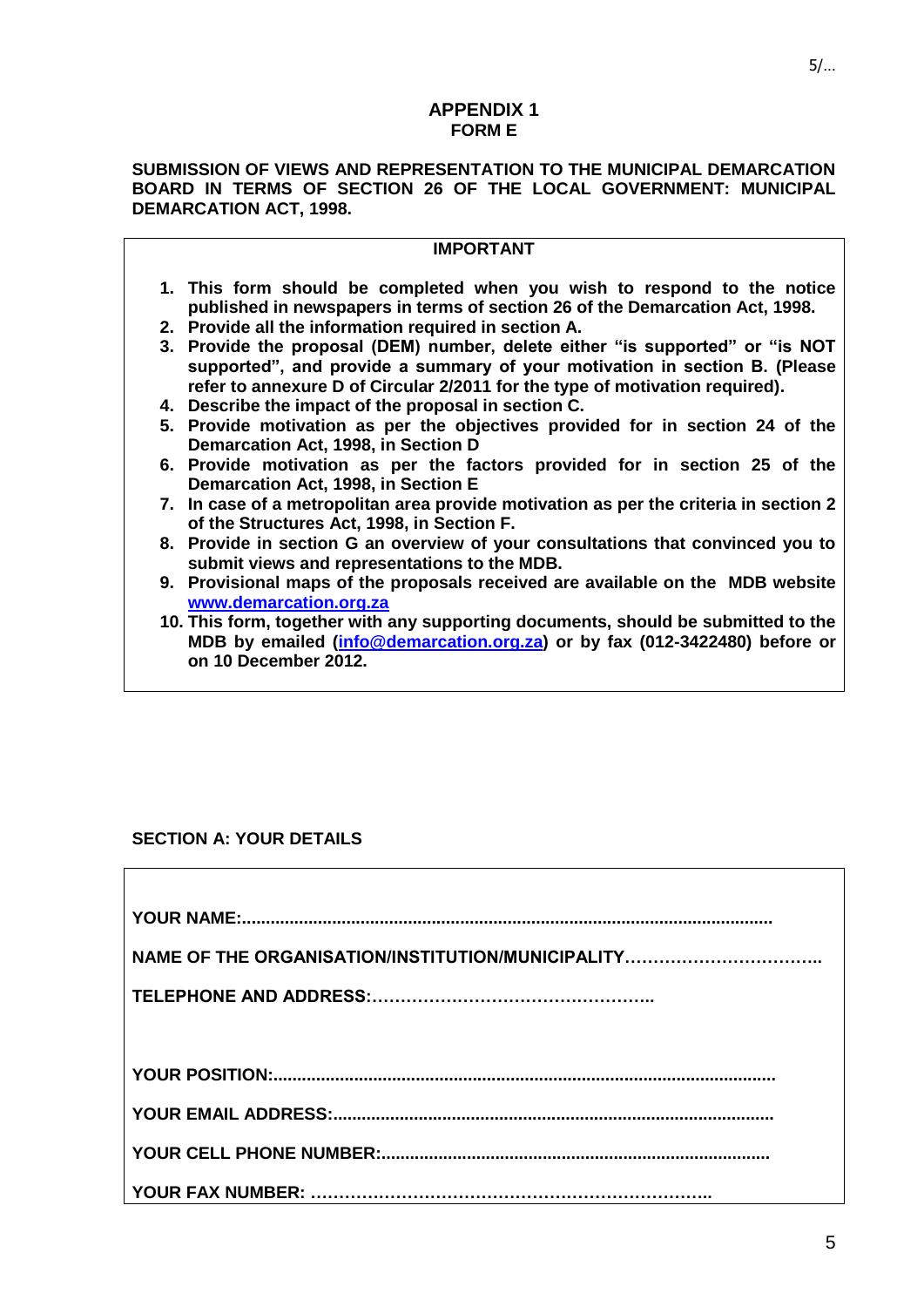| I have been duly authorised by:                                                                                                               |
|-----------------------------------------------------------------------------------------------------------------------------------------------|
| municipality/person/institution) to submit views and representation to the MDB as provided<br>for in section 26 of the Demarcation Act, 1998. |
|                                                                                                                                               |
| DATE:                                                                                                                                         |

### **SECTION B: INDICATE DEM NUMBER AND SUPPORT FOR THE PROPOSAL, OR NOT**

| I hereby inform the MDB that the proposal under reference number <b>DEM</b><br>is supported / is NOT supported. |                      |  |
|-----------------------------------------------------------------------------------------------------------------|----------------------|--|
| <b>MOTIVATION</b> (Provide a summary of the reasons why the proposal is supported or NOT<br>supported.          |                      |  |
| ADVANTAGES AND DISADVANTAGES OF PROPOSAL                                                                        |                      |  |
| <b>ADVANTAGES</b>                                                                                               | <b>DISADVANTAGES</b> |  |
|                                                                                                                 |                      |  |
|                                                                                                                 |                      |  |
|                                                                                                                 |                      |  |
|                                                                                                                 |                      |  |
|                                                                                                                 |                      |  |

#### **SECTION C: IMPACTS**

**Describe the impact of the proposal on ALL the municipalities that may be affected by the proposal with, amongst others, specific reference to the following key issues:**

 Mention the name of municipality affected by your proposal (mention demarcation code) …………………………………………………………………………………………

…………………………………………………………………………………………..

- ……………………………………………………………………………………………..
- Estimated impact on the budgets of the affected municipalities:……….......

…………………………………………………………………………………………… ……………………………………………………………………………………………  $\mathcal{L}^{(n)}$ 

……………………………………………………………………………………………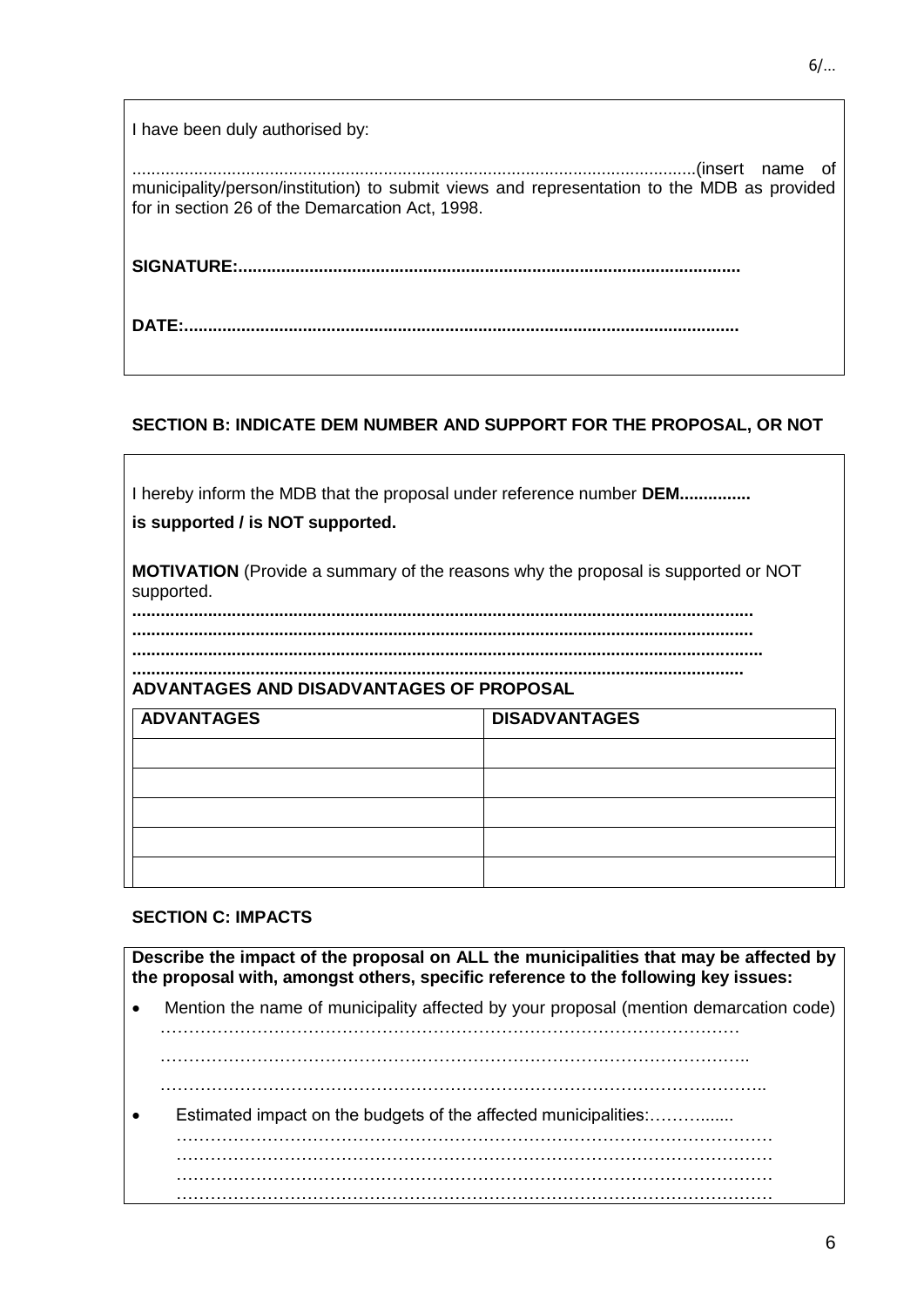| Estimated impact on the any grants that the affected municipalities receive   |
|-------------------------------------------------------------------------------|
|                                                                               |
|                                                                               |
|                                                                               |
|                                                                               |
| Estimated impact on the tax base of the affected municipalities:              |
|                                                                               |
|                                                                               |
|                                                                               |
|                                                                               |
| Estimated impact on the infrastructure of the affected municipalities:        |
|                                                                               |
|                                                                               |
|                                                                               |
| Estimated impact on the grading of the affected municipalities:               |
| .                                                                             |
|                                                                               |
|                                                                               |
|                                                                               |
| Estimated impact on the number of councillors of the affected municipalities: |
|                                                                               |
|                                                                               |
|                                                                               |
|                                                                               |
| Estimated impact on the administrations and human resources of                |
| the affected municipalities:                                                  |
|                                                                               |
|                                                                               |
|                                                                               |
| Estimated impact on the transfer of assets and liabilities between the        |
|                                                                               |
|                                                                               |
|                                                                               |
|                                                                               |
|                                                                               |
|                                                                               |
|                                                                               |

### **SECTION D: DEMARCATION OBJECTIVES: SECTION 24**

| 24(a) (i) | How will the proposed redetermination enable the provision of a democratic and<br>accountable government for the local communities? |
|-----------|-------------------------------------------------------------------------------------------------------------------------------------|
|           |                                                                                                                                     |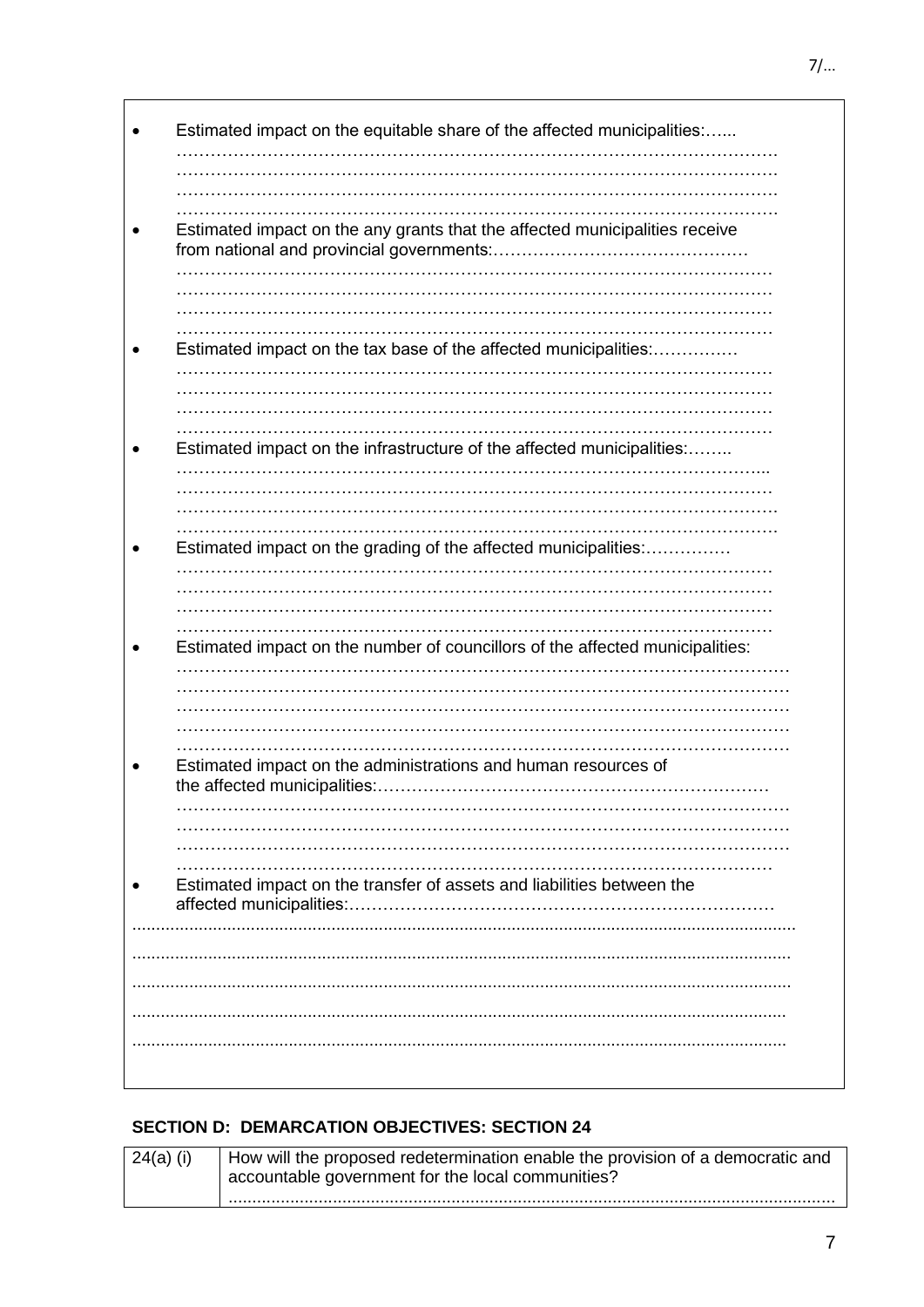| $24(a)$ (ii)  | How will the proposed redetermination enable the provision of services to the<br>communities in an equitable and sustainable manner? |
|---------------|--------------------------------------------------------------------------------------------------------------------------------------|
|               |                                                                                                                                      |
|               |                                                                                                                                      |
| $24(a)$ (iii) | How will the proposed redetermination enable the promotion of social and<br>economic development in the affected municipalities?     |
|               |                                                                                                                                      |
|               |                                                                                                                                      |
| $24(a)$ (iv)  | How will the proposed redetermination enable a safe and healthy environment in<br>the affected municipalities?                       |
|               |                                                                                                                                      |
|               |                                                                                                                                      |
|               | .                                                                                                                                    |
| 24(b)         | How will the proposed redetermination enable effective local government in the<br>affected municipalities?                           |
|               |                                                                                                                                      |
|               |                                                                                                                                      |
|               |                                                                                                                                      |
| 24(c)         | How will the proposed redetermination enable integrated development in the<br>affected municipalities?                               |
|               |                                                                                                                                      |
|               |                                                                                                                                      |
|               |                                                                                                                                      |
|               |                                                                                                                                      |

## **SECTION E: FACTORS TO BE TAKEN INTO ACCOUNT: SECTION 25**

| 25(a) How will the proposed redetermination affect the interdependence of people,<br>communities and economies as indicated by: |                                               |  |
|---------------------------------------------------------------------------------------------------------------------------------|-----------------------------------------------|--|
| Demographic data                                                                                                                | Number of people in the area<br>✓             |  |
|                                                                                                                                 | Estimate population after the boundary change |  |
| Patterns of human<br>settlement                                                                                                 | Current patterns of the Human settlement<br>✓ |  |
|                                                                                                                                 | <b>Expected Human Settlement</b>              |  |
|                                                                                                                                 |                                               |  |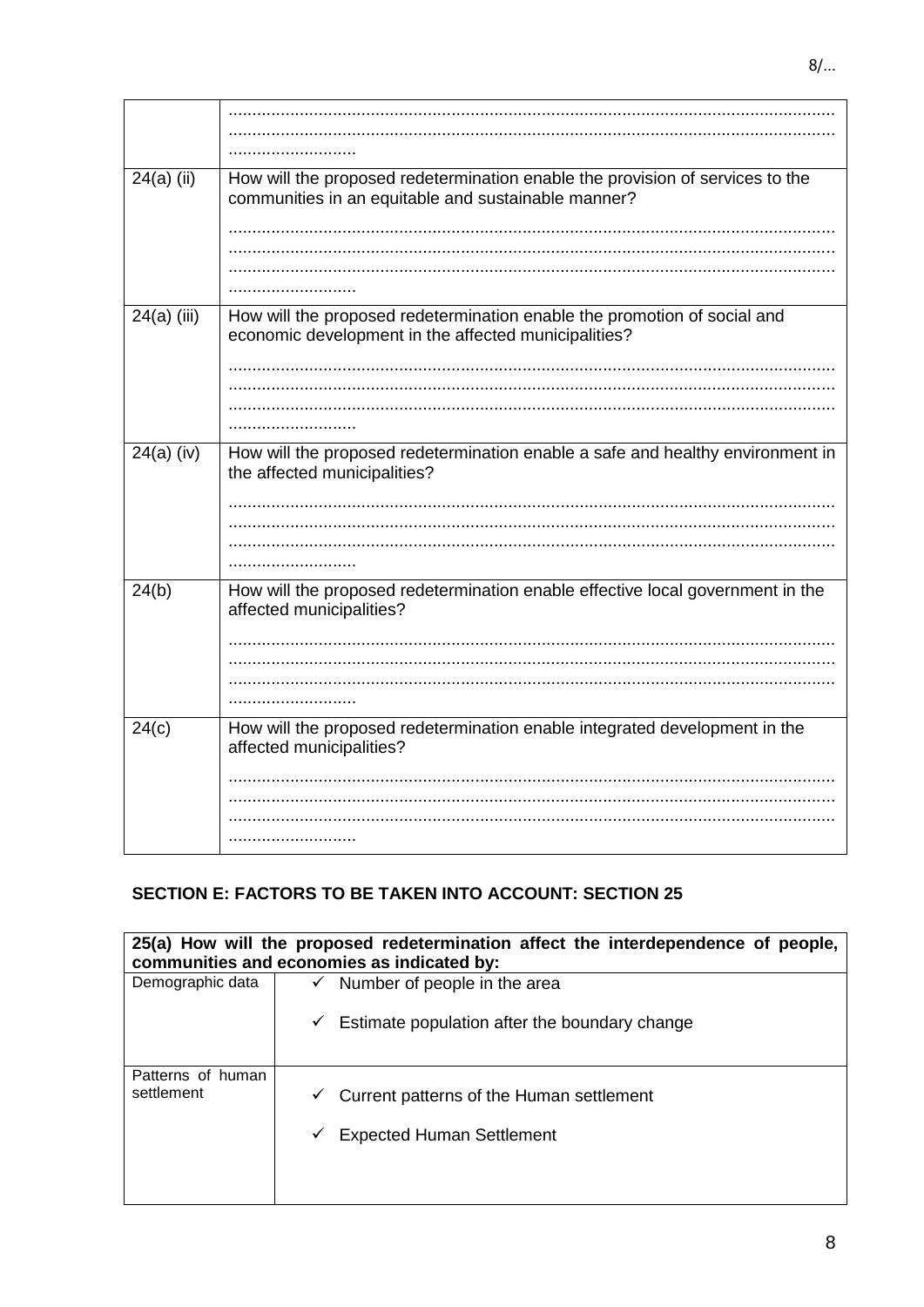| Migration                              | Indicate the existing migration patterns<br>$\checkmark$ |
|----------------------------------------|----------------------------------------------------------|
|                                        | Indicate the expected migration patterns<br>$\checkmark$ |
|                                        |                                                          |
|                                        |                                                          |
|                                        |                                                          |
| Employment                             |                                                          |
|                                        |                                                          |
|                                        |                                                          |
| Commuting<br>and<br>dominant transport |                                                          |
| movements                              |                                                          |
|                                        |                                                          |
|                                        |                                                          |
| Spending                               |                                                          |
|                                        |                                                          |
|                                        |                                                          |
| Amenities,                             |                                                          |
| recreational<br>facilities<br>and      |                                                          |
| infrastructure                         |                                                          |
|                                        |                                                          |
| Infrastructure                         |                                                          |
|                                        |                                                          |
|                                        |                                                          |
|                                        |                                                          |
| Commercial<br>and                      |                                                          |
| industrial linkages                    |                                                          |
|                                        |                                                          |

**25(b) Describe how the proposed redetermination will impact on the need for cohesive, integrated and unfragmented areas?**

#### **25(d) Indicate the impact on the sharing and distribution of financial and administrative resources .**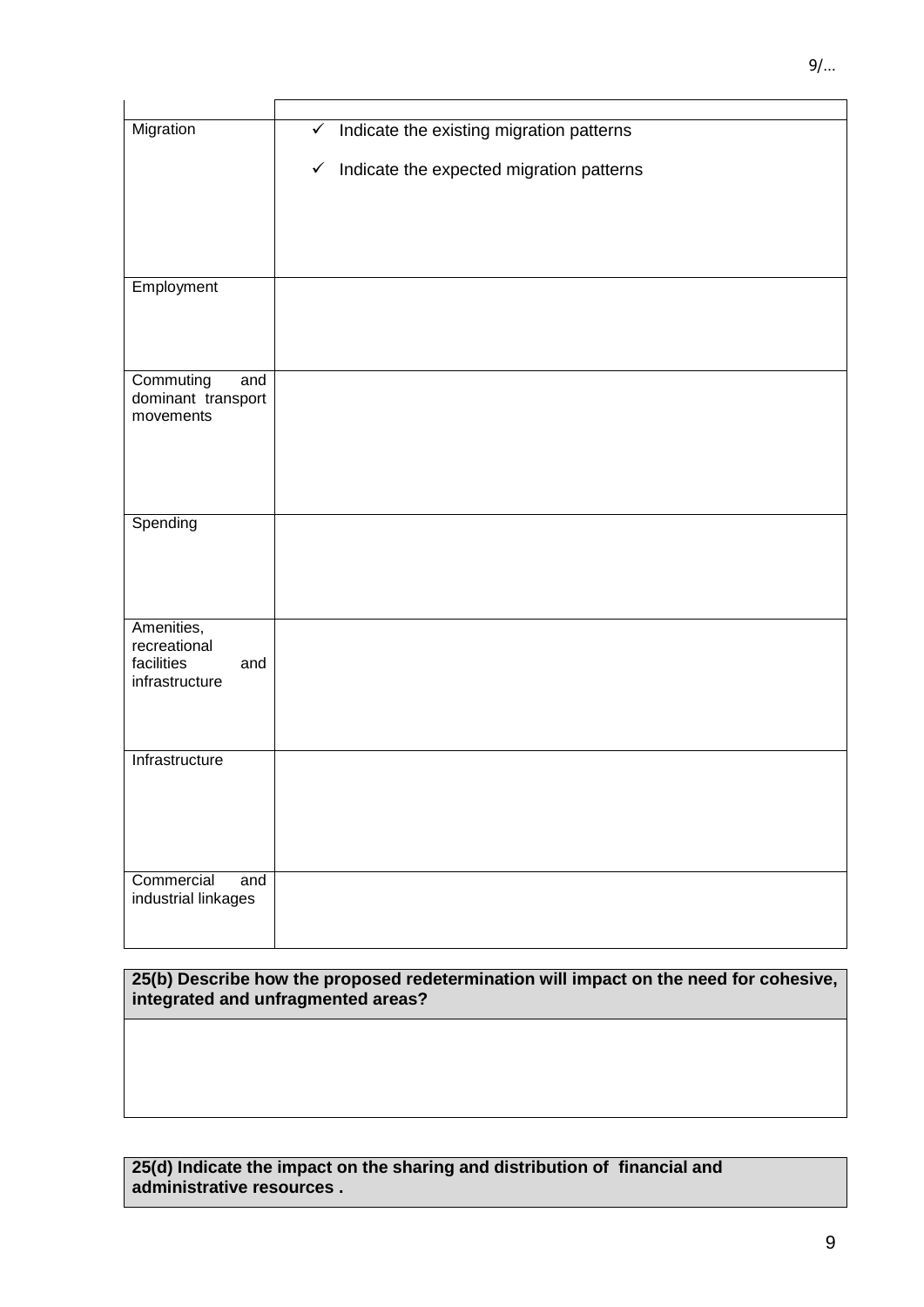**25(e) Describe how the proposed redetermination will impact on other boundaries (**provincial boundaries, other municipal boundaries, magisterial boundaries, ward boundaries, voting district boundaries, enumerator area boundaries; health boundaries, police areas, transport etc)**:**

**25(f) & 25(g) Describe the impact of the proposed redetermination on the areas of traditional rural communities?**

**25(h) What will be the impact of the proposed boundary change on the existing and expected land use, social, economic and transport planning?** 

**25(i) How will the proposed boundary redetermination impact on the promotion and co-ordination of national, provincial and local programmes, projects and services?**

**25(j) Indicate which topographical, environmental and physical characteristics of the area will be affected negatively or positively?**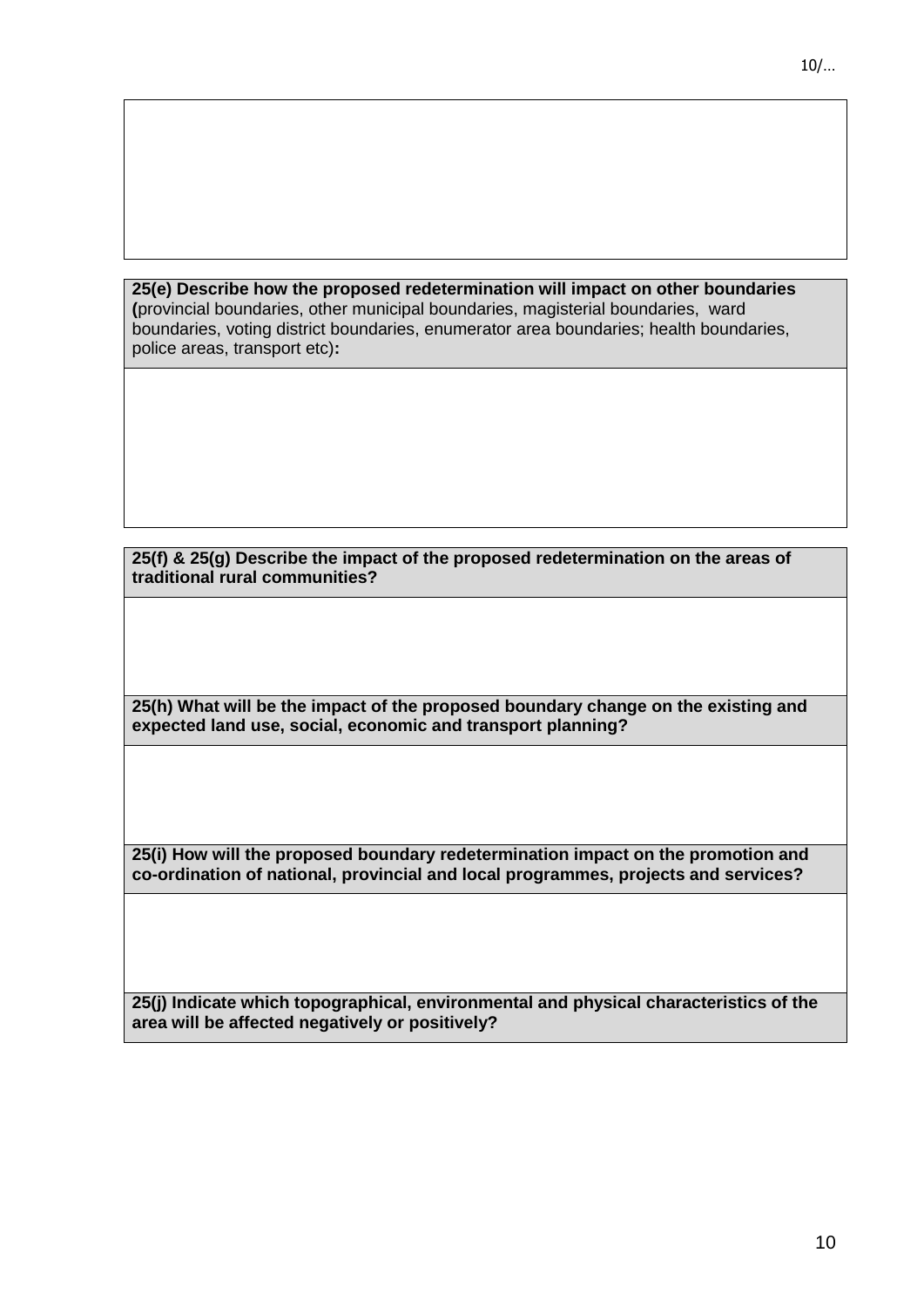**25(l) Describe as to how the proposed redetermination will affect the rationalisation of municipalities and the achievement of the objectives of efficient, effective and sustainable service delivery, financial viability and macro-economic stability?**

#### **SECTION F: ADDITIONAL INFORMATION REQUIRED FOR THE DEMARCATION AND CATEGORISATION OF METROPOLITAN AREAS (section 2 of the Structures Act, 1998)**

**2(a) Motivate your view why, or why not, the area should be regarded as a conurbation** 

| and a category A municipality area in terms of the following criteria: |                                                     |  |
|------------------------------------------------------------------------|-----------------------------------------------------|--|
| (i)                                                                    | movement<br>people,<br>of<br>goods, and<br>services |  |
| (ii)                                                                   | extensive<br>developmen<br>t                        |  |